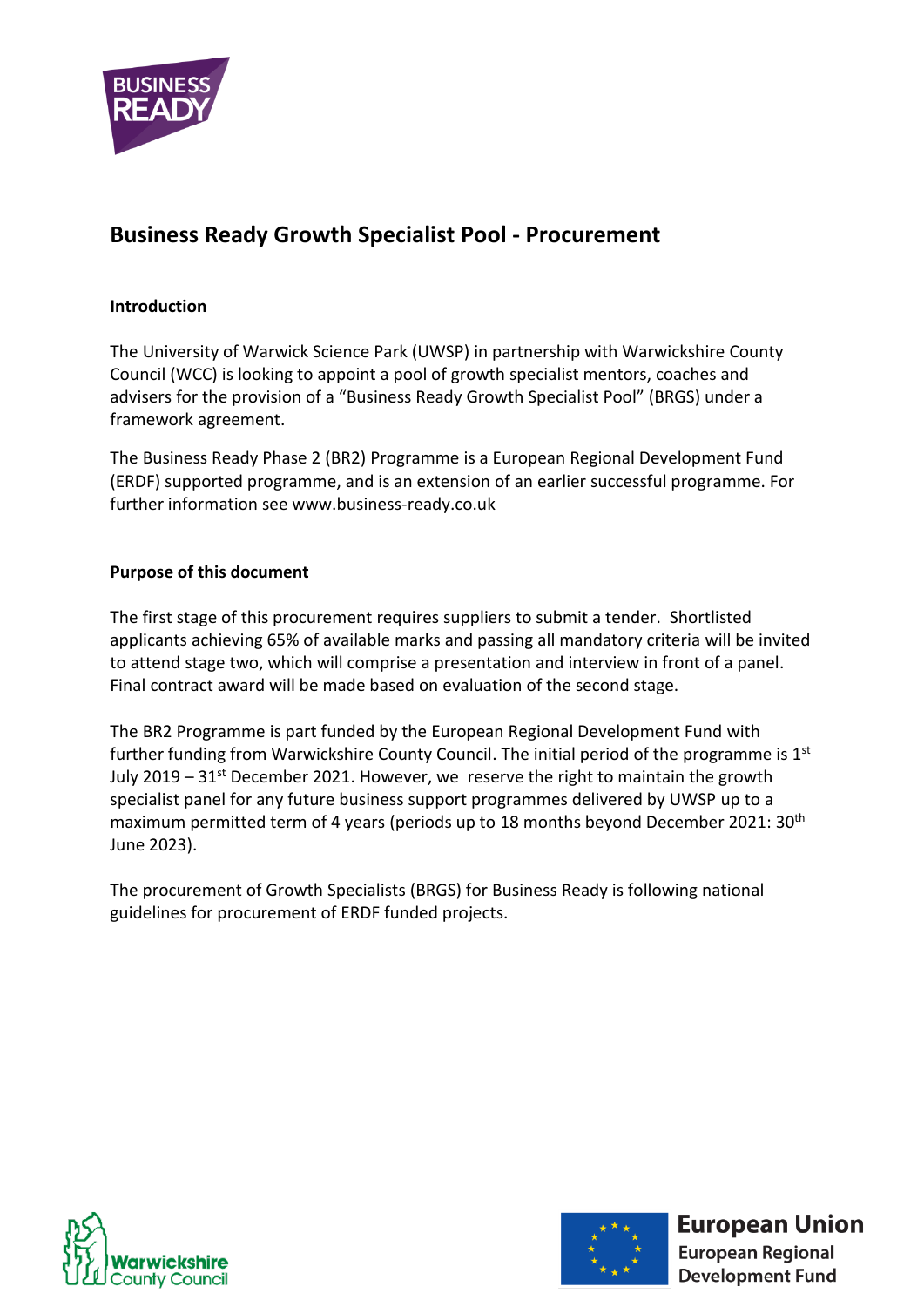

### **Contents**





**European Union**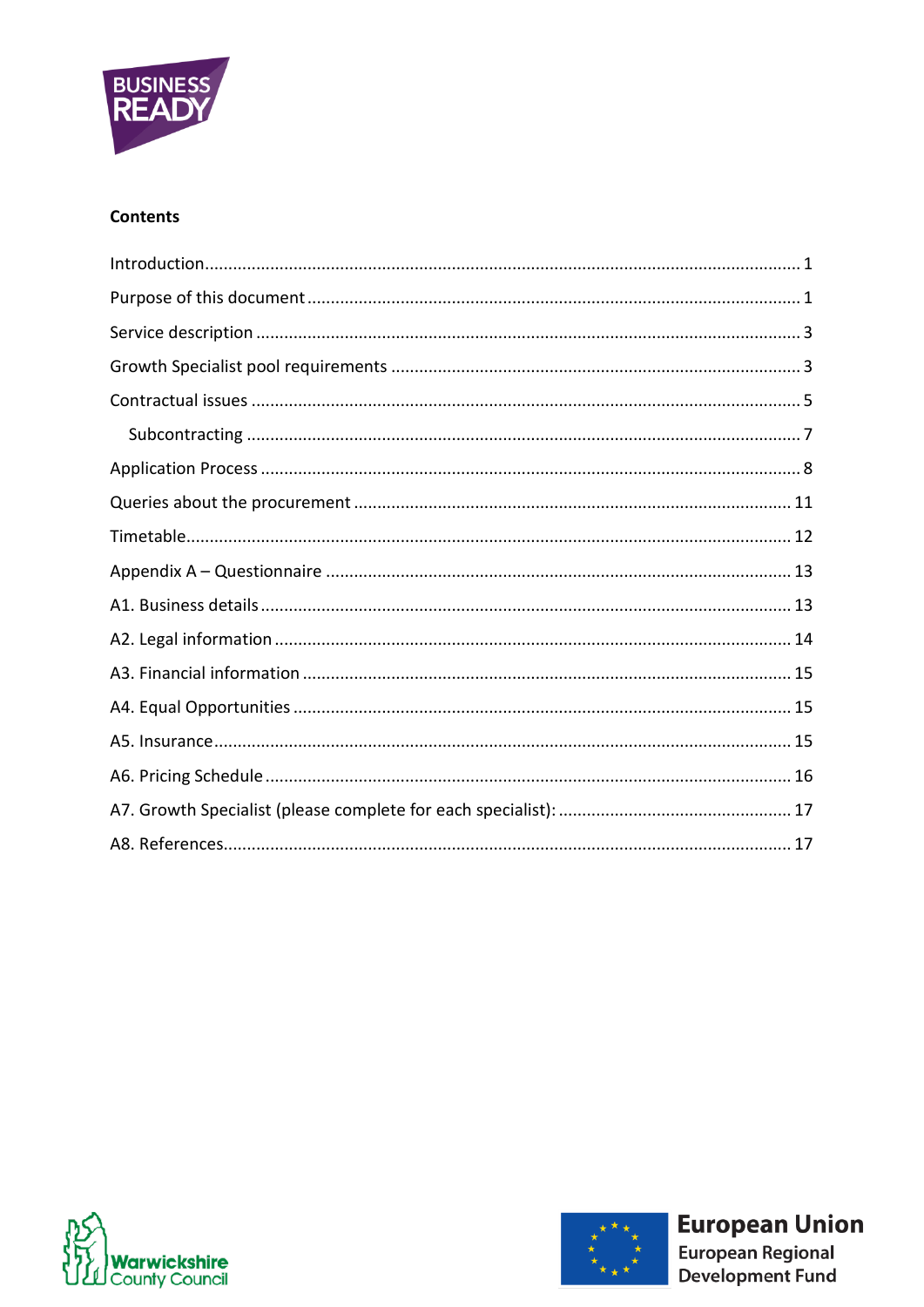

### <span id="page-2-0"></span>**Service description**

Business Ready is an innovative business growth support package for tech-based, innovation-led and knowledge intensive businesses based in Coventry and Warwickshire. The programme is supporting micro and small enterprises with the characteristics and ambition for growth.

The programme offers a tailored package of demand-led specialist and practical support. This will be delivered through a combination of mentoring, coaching and workshops for business owners and managers to develop their expertise and understanding of:

- Targeted marketing strategies and costed plans
- Strategic & business expansion planning
- Preparing investment propositions and funding applications
- Financial Control, Planning and Forecasting
- Growing the team through structured recruitment and retention activity
- Leadership & Team development
- Access to and availability of specialist premises and resources
- Access to relevant sources of knowledge and expertise
- Networking peer to peer opportunities with other local growth companies
- Access to a wider network of contacts & knowledge

## <span id="page-2-1"></span>**Growth Specialist pool requirements**

In order to deliver the Business Ready (BR2) services to ambitious, innovative local companies, UWSP wish to procure a pool of experienced mentors, coaches and advisers to support the programme delivery through client project based interventions, typically between 2-8 days of direct engagement which may be over a short or long period (up to 24 months).

It is anticipated that the growth specialist pool will comprise in total up to 25 individuals; each specialist may have expertise in more than one specialism but it is not anticipated that anyone individual will have more than three specialisms. All business growth specialists will have a proven track record in growing their own business and in supporting potential growth companies through their private work or previous programmes such as MAS, GrowthAccelerator or H2020/EASME.





# **European Union**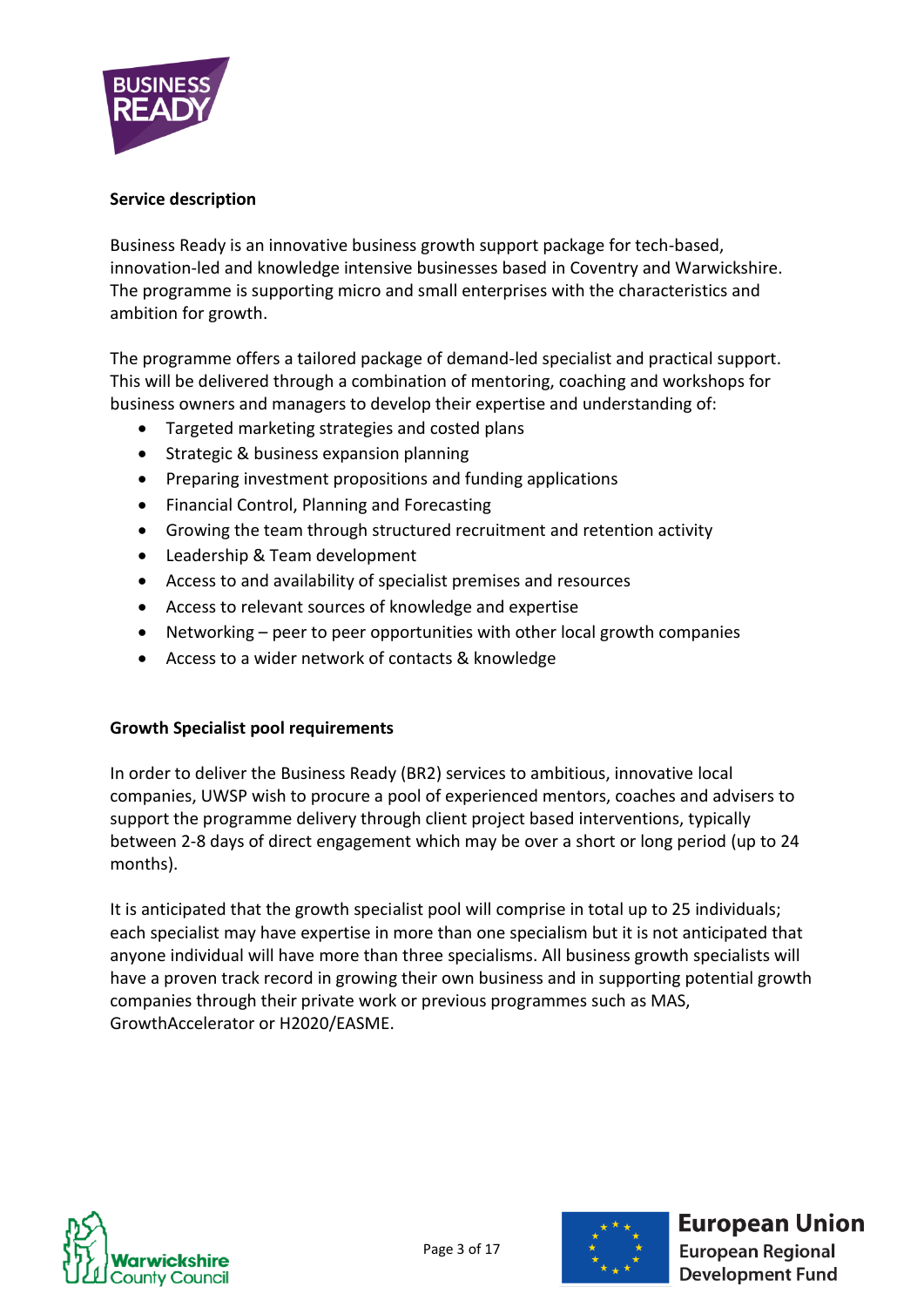

UWSP are looking to recruit specialists with a pragmatic approach & expertise in one or more of the following fields. Where an application covers more than one specialism the business growth specialist should indicate the order of priority for which they wish to be considered in question A7:

- Access to Finance equity, debt or grants
- Market research, marketing strategy and Planning
- Manufacturing
- Business & Sales development
- Recruitment and Talent Management
- Management, Leadership and Team building
- Strategic Planning for growth
- Innovation and new product development
- Technology commercialisation
- Digital Media
- Operational Management
- Strategic Planning
- Business Financial management
- Managing IP
- Product Design
- 5G networks and associated technologies
- Mobile communications
- SAAS systems and cloud based solutions
- IT systems and productivity tools

We anticipate cross sector expertise requirements, but are keen to recruit those with expertise in the following strategically important sectors:

- ICT and Technology
- Digital & Creative
- Advanced manufacturing
- Healthcare
- Culture and Tourism
- Logistics
- Professional and Financial Services

Growth Specialists, liaising with the UWSP Business Growth Adviser, will be expected to refer clients on to other specialist expertise within and external to BR2, ensuring referrals are accurately recorded on project documentation.





# **European Union**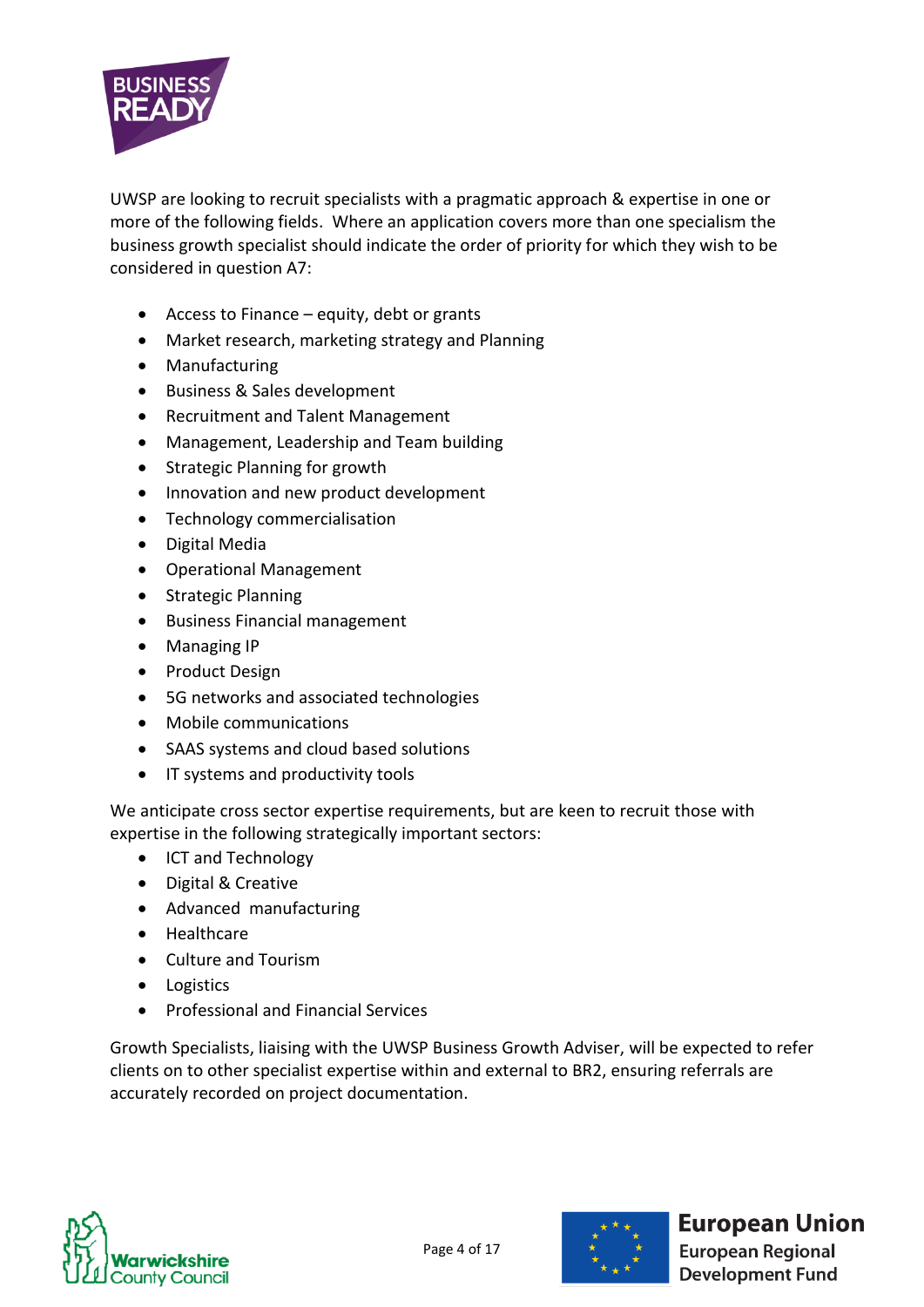

### <span id="page-4-0"></span>**Contractual issues**

The names and specialism/sector expertise of each business growth specialist will be recorded in a table. The table will be used by the UWSP business growth advisers to identify specialists with the relevant expertise, skills and delivery capability to support the business growth of selected clients.

The UWSP growth advisor will assess the client needs. When there is more than one specialist with the appropriate skill set the client will be able to select their preferred specialists from the pool of specialists available. On occasion, clients may wish to speak with or meet specialists prior to choosing the one they wish to engage with.

On engagement, meeting dates and times will be directly agreed between client and specialist, usually during working hours. Any weekend or evening work is agreed between specialist and client but will not attract a premium rate.

There is no guarantee of any minimum number of days to be accessed from the pool; selection will be based on client requirements.

Growth Specialists accepted into the pool must attend a compulsory BR2 induction meeting prior to client engagement.

Service delivery will be based on a 7 hour delivery day**. Only client delivery time will be paid. Travel time and expenses will not be paid.**

Growth Specialists are asked to quote their fee rate for delivery. **A maximum hourly rate of £70 +VAT (if applicable) will be paid.**

Any application with an hourly rate in excess of £70 will be disqualified from consideration.

Growth Specialists will be invited to attend further team and client recruitment events to extend their network and share skills, expertise and experiences.

A purchase order will be raised for each individual client engagement. Growth Specialists will be required to submit invoices for direct client engagement evidenced by client satisfaction signatures.

BRGS are required to produce accurately completed timesheets and outputs paperwork signed by the client on a monthly basis.





**European Union**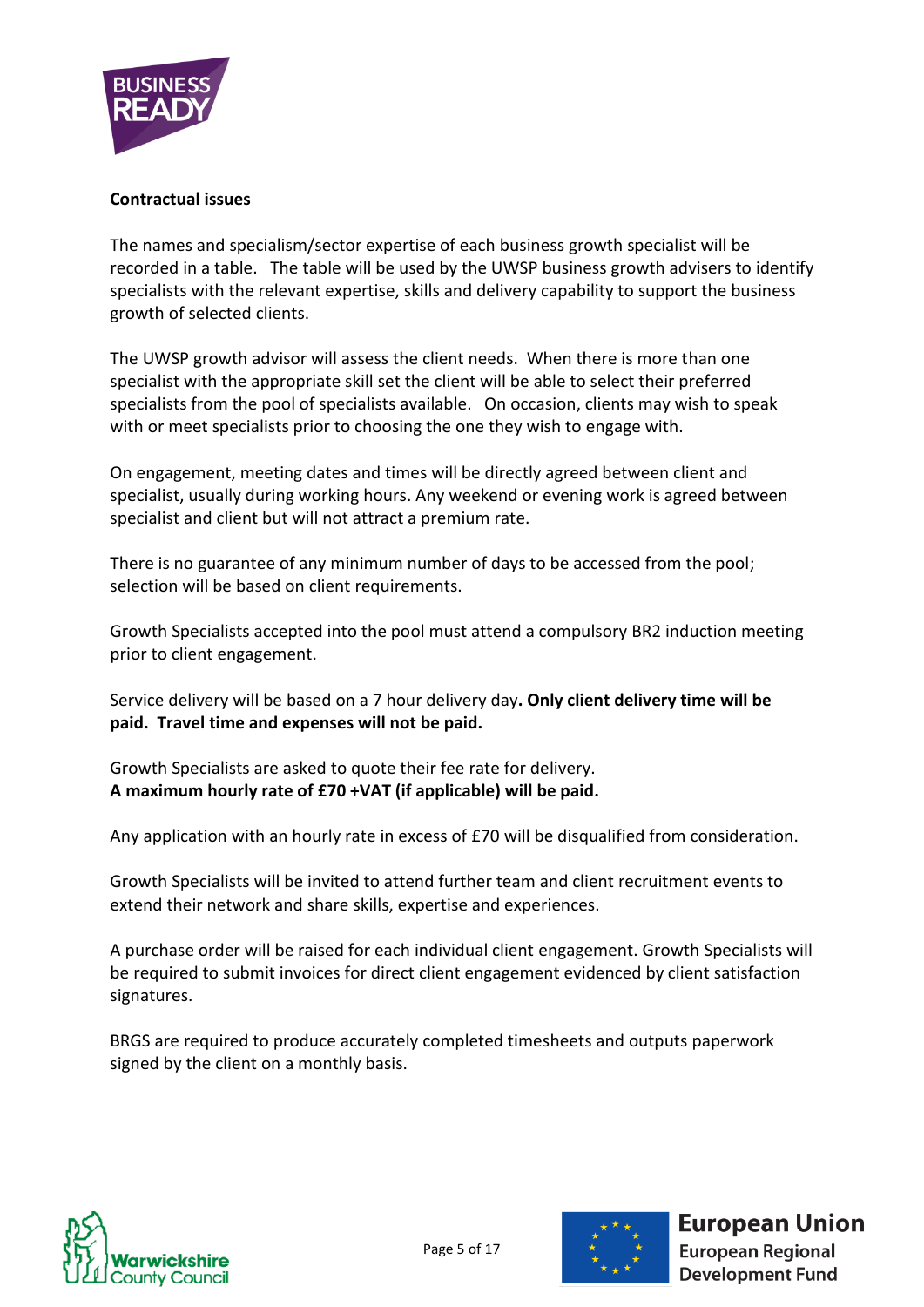

Paperwork must be supplied by the Growth Specialist on a monthly basis; 1 invoice and 1 timesheet per client per month. This documentation will be required before any invoices are paid. Correctly supplied invoices will be paid within 30 days.

BRGS may also be asked to assist with the following with no additional fees:

- Provide information for the production of case studies
- Support external promotion to stakeholder groups
- Provide information requested by an audit

It is anticipated that contracts will be raised with registered companies. If BRGS expect to deliver services as a sole trader or partnership, then evidence of an HMRC Unique Tax Reference (UTR) must be provided and the individual must meet the requirements of The University of Warwick Self Employed status assessment: otherwise payment will be made via the university payroll with deduction of applicable PAYE and NI.

BRGS are required to have insurance cover to the following levels:

- Public Liability £1,000,000
- Employers Liability (if applicable) £5,000,000
- Professional Indemnity £500,000

Please attach copies of your insurance certificates with your application or confirm that this will be in place before contracting commences.

All suppliers invited to join the BRGS pool will be asked to sign a contract stating their responsibilities towards:

- Health & Safety
- Anti-Bribery
- Data Protection
- Anti-Slavery
- Freedom of Information Act 2000

Copies of the contract will be made available on request.

<span id="page-5-0"></span>For data privacy reasons BRGS may not use contact details of BR2 clients for own marketing communications and should refrain from adding BR2 clients to their respective marketing databases without consent.





**European Union**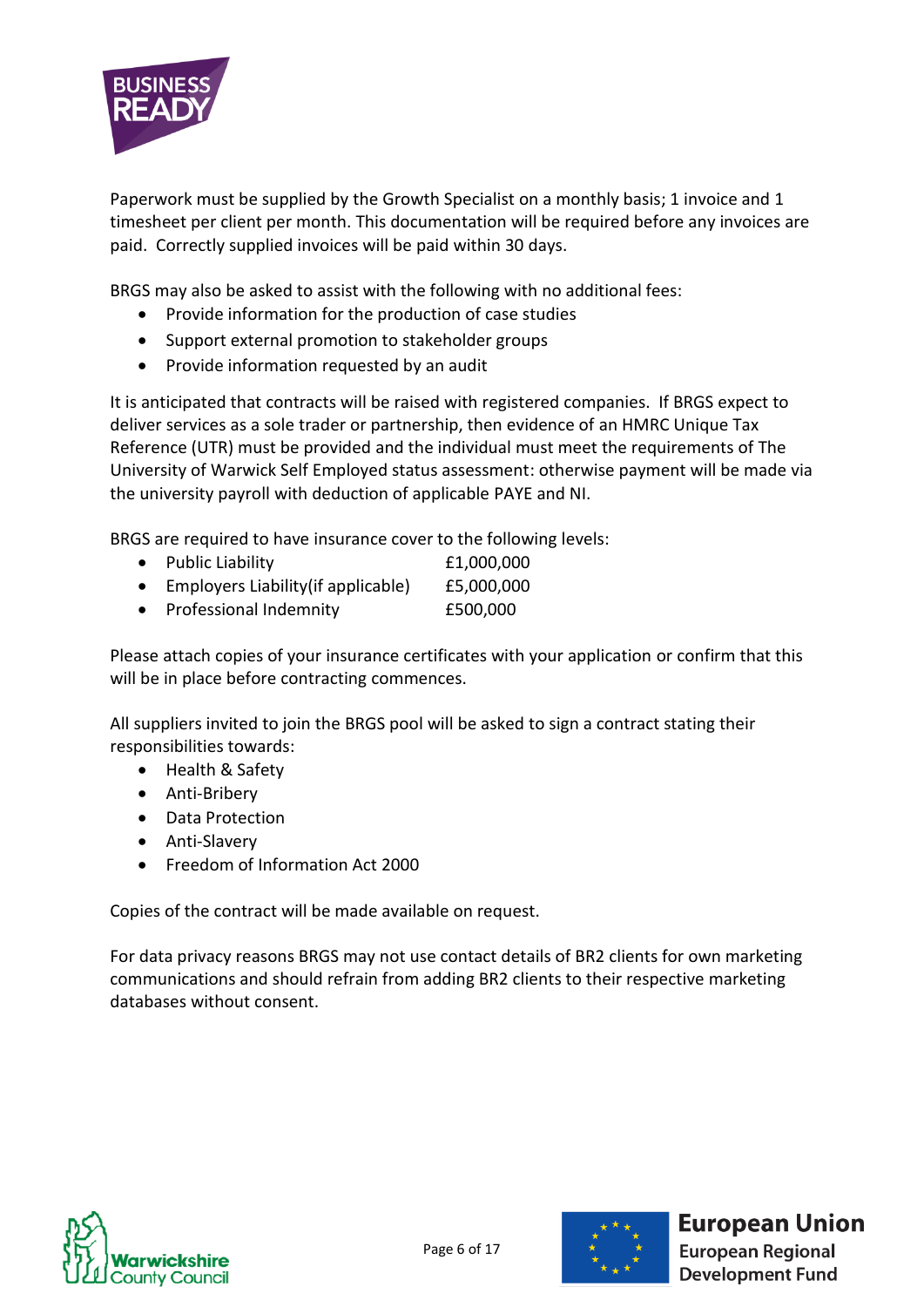

#### **Subcontracting**

We are looking for a direct delivery model between client and engaged specialist, based on growth specialist skills, expertise and personality. Our model does not expect substitution. However, we are aware that some companies may bid for multiple specialists.

Where use of subcontractors is proposed, all company information requested and supplied herein should be given in respect of the prime contractor (the Supplier).

The names, addresses and background details of any subcontractor growth specialist the Supplier proposes to employ must be furnished with this tender application and UWSP must be notified of any change to this throughout the Contract.

Suppliers must ensure payment to subcontractors of any undisputed invoices under this contract, within 30 days from the date on which the relevant invoice is regarded as valid and undisputed.

Please note, the prime contractor (the Supplier) must comply with the terms of the contract and will be liable for, and must ensure, the compliance of any of their subcontractors with the terms of the contract.

Please see application process below.





# **European Union**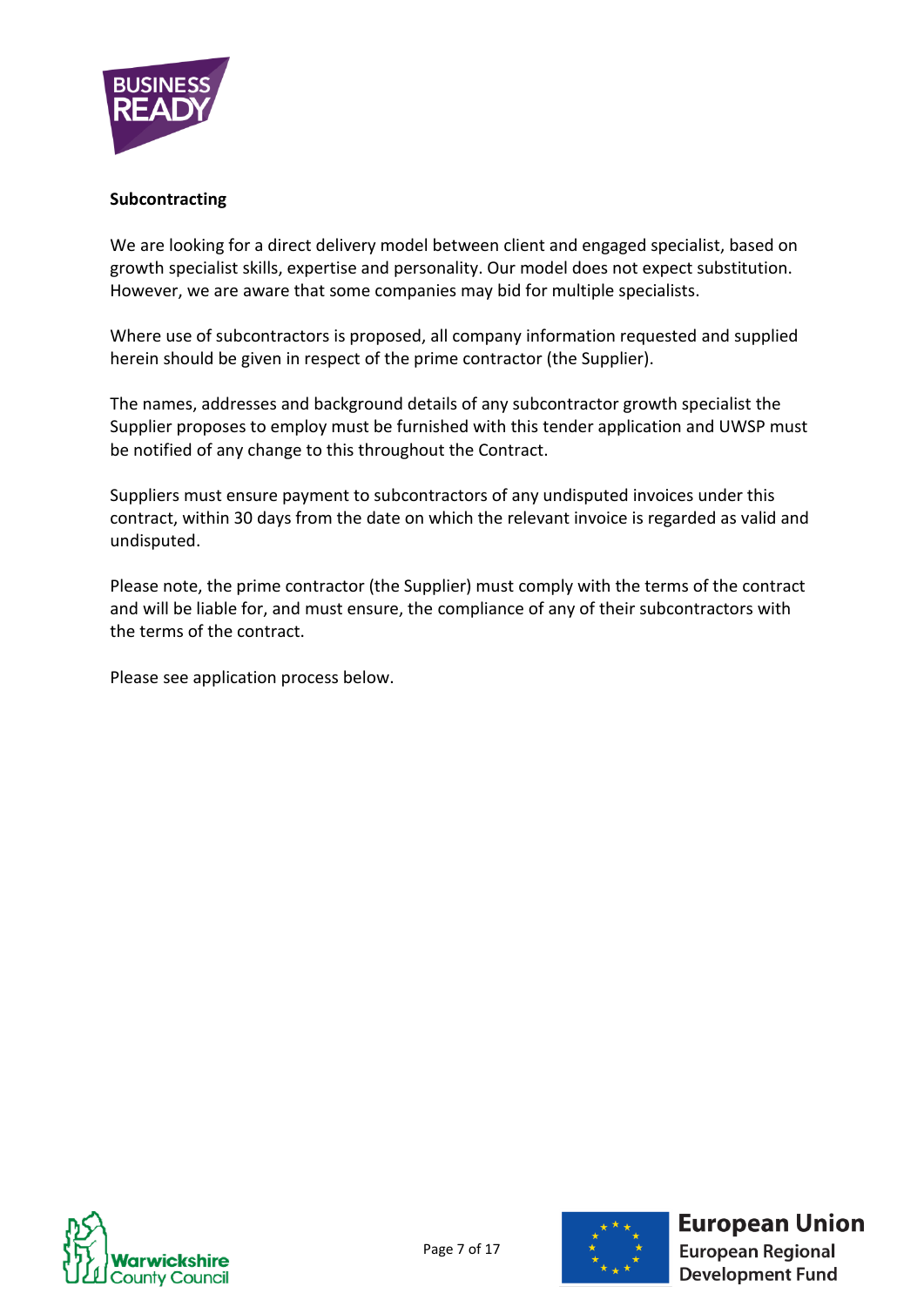

### <span id="page-7-0"></span>**Application Process**

There are three parts to this open tender procurement.







# **European Union**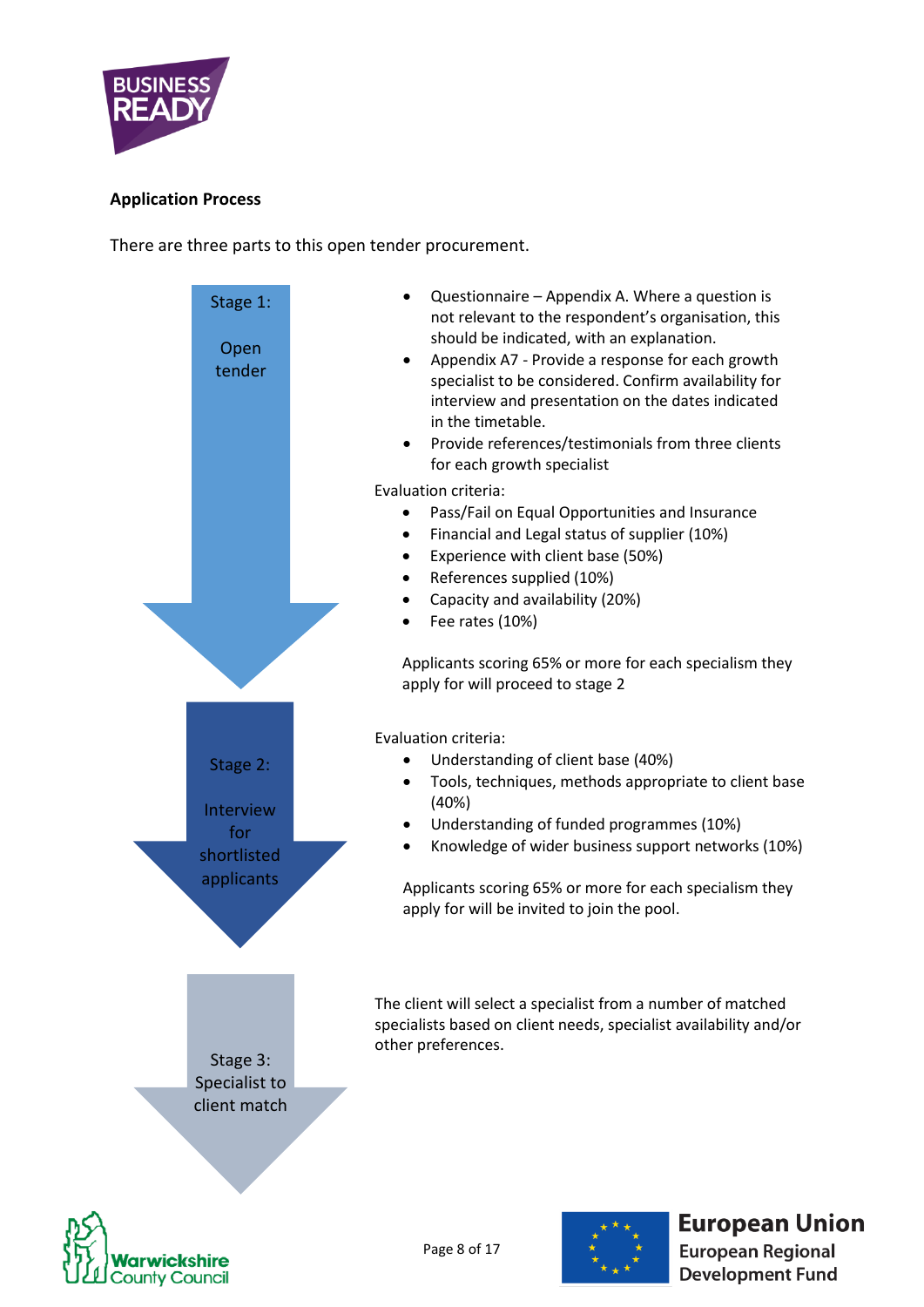

Applicants should refer to the service description issued as part of this document for further detail on the requirements of the BRGS.

Applicants should answer the questionnaire in Appendix A as fully, accurately and concisely as possible. Please provide a suitable response for each specialism to be considered if there is more than one proposed. Each specialism will be scored individually.

Each individual specialist shortlisted is required to attend an interview where they will be required to deliver a short presentation on a general SME topic. Shortlisted candidates will receive further information about the interview phase on  $22<sup>nd</sup>$  May 2019 when they will also be informed of the subject on which they will be expected to present. Knowledge of their specialism/s will be assessed through questions specific to that specialism at the time of interview. Advance notice of those questions will not be provided.

It may be possible to arrange alternative dates for an interview where satisfactory evidence of unavailability is provided.

Failure to provide the required information, make a satisfactory response to any question, or supply documentation referred to in responses, within the specified timescale, may mean applicants will fail to meet the minimum requirement to progress to the next stage.

Completed applications **must be submitted no later than 4:00pm on Friday 3 rd of May 2019** to the email address [procurementgs@uwsp.co.uk](mailto:procurementgs@uwsp.co.uk) - late submissions and postal submissions will not be considered.

| <b>Scoring Criteria</b> |                                                                                                                                                                                                                                                                              |  |  |  |
|-------------------------|------------------------------------------------------------------------------------------------------------------------------------------------------------------------------------------------------------------------------------------------------------------------------|--|--|--|
| 4                       | Meets minimum requirements and adds significant benefits<br>٠<br>UWSP have no concerns regarding the financial and legal status<br>٠<br>Excellent relevant experience with client base<br><b>Excellent references</b><br>Available at short notice and offers flexible hours |  |  |  |
| 3                       | Meets minimum requirements and adds some additional benefits<br>٠<br>UWSP have minor concerns regarding the financial and legal status<br>$\bullet$<br>Good relevant experience with client base<br>Good references<br>Good flexible working hours<br>٠                      |  |  |  |
| $\mathcal{P}$           | Meets minimum requirements<br>٠<br>UWSP have a few concerns regarding the financial and legal status<br>٠<br>Satisfactory relevant experience with client base<br>٠<br>Satisfactory reference<br>Satisfactory availability<br>٠                                              |  |  |  |
| 1                       | Standard below minimum requirements - some reservations<br>٠                                                                                                                                                                                                                 |  |  |  |
| 0                       | No response provided                                                                                                                                                                                                                                                         |  |  |  |

## **Stage 1 Open Tender - Evaluation Criteria:**





# **European Union**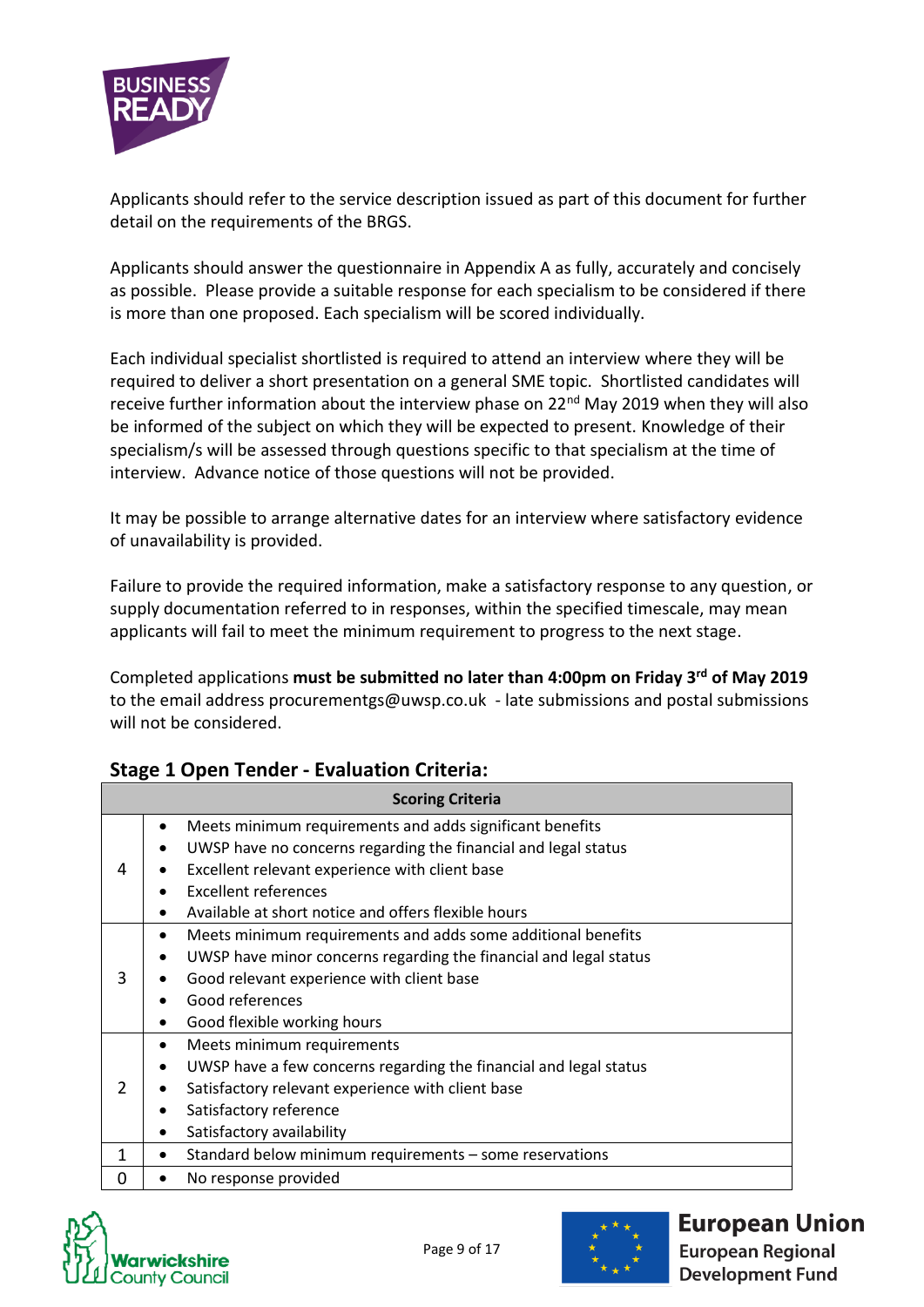

# **Stage 2 Presentation and Interview - Evaluation Criteria for each BRGS:**

| <b>Scoring Criteria</b> |                                                                                                                                                                                                                                                                                                                                                                                                                                                                                                                                                                                                                                                        |  |  |  |
|-------------------------|--------------------------------------------------------------------------------------------------------------------------------------------------------------------------------------------------------------------------------------------------------------------------------------------------------------------------------------------------------------------------------------------------------------------------------------------------------------------------------------------------------------------------------------------------------------------------------------------------------------------------------------------------------|--|--|--|
| 4                       | Provision of a high level of detail and key information which has allowed a thorough and<br>$\bullet$<br>extensive assessment<br>All information is specific, relevant and very well thought out<br>٠<br>All of the issues raised by UWSP have been considered or addressed to a very good<br>degree<br>The responses exceed all of UWSP's requirements<br>$\bullet$<br>High level of evidence that applicant can exceed requirements with detailed<br>$\bullet$<br>explanations/evidence in support                                                                                                                                                   |  |  |  |
|                         | UWSP has no concerns and has a high level of confidence in the applicant's proposals<br>$\bullet$                                                                                                                                                                                                                                                                                                                                                                                                                                                                                                                                                      |  |  |  |
| 3                       | Provision of a good level of detail or key information which has allowed a thorough<br>$\bullet$<br>assessment<br>Responses give a detailed, specific and well thought out answer to the question<br>٠<br>All of the issues raised by the UWSP have been considered and addressed to a good<br>$\bullet$<br>degree<br>The responses satisfy all and exceed some of the UWSP's requirements<br>٠<br>Appropriate level of evidence provided to indicate that the applicant can satisfy the<br>requirement<br>UWSP has no concerns and has a good level of confidence in the applicant's proposals<br>$\bullet$                                           |  |  |  |
| $\overline{2}$          | Provision of a sufficient level of detail or key information which has allowed assessment<br>$\bullet$<br>Information is generally specific to the tender<br>٠<br>Responses answer the questions to an acceptable degree<br>$\bullet$<br>All of the issues raised by UWSP have been considered or addressed to a satisfactory<br>degree<br>The responses satisfy all of UWSP's requirements<br>$\bullet$<br>There is evidence that the applicant can satisfy the requirement with minor reservations<br>$\bullet$<br>about ability to provide the service<br>UWSP has some minor concerns and has confidence in the applicant's proposals<br>$\bullet$ |  |  |  |
| 1                       | Very little information provided or key information omitted<br>$\bullet$<br>Responses do not properly answer the questions<br>Very few of the issues raised by UWSP have been considered or addressed, or they have<br>been poorly considered/addressed<br>The responses only satisfy a few of UWSP's requirements<br>There is some evidence that the applicant can meet some of the requirement, but<br>limited information and/or significant weaknesses<br>UWSP has little confidence in the applicant's proposals<br>٠                                                                                                                             |  |  |  |
| 0                       | No information provided and/or fundamentally unacceptable<br>٠<br>Responses do not answer the questions<br>Responses do not consider/address the issues raised by UWSP<br>The responses do not satisfy any of the requirements<br>Non-Compliant - there is little or no evidence that the applicant can meet the stated<br>requirements<br>UWSP has no confidence in the applicant's proposal                                                                                                                                                                                                                                                          |  |  |  |

<span id="page-9-0"></span>



# **European Union**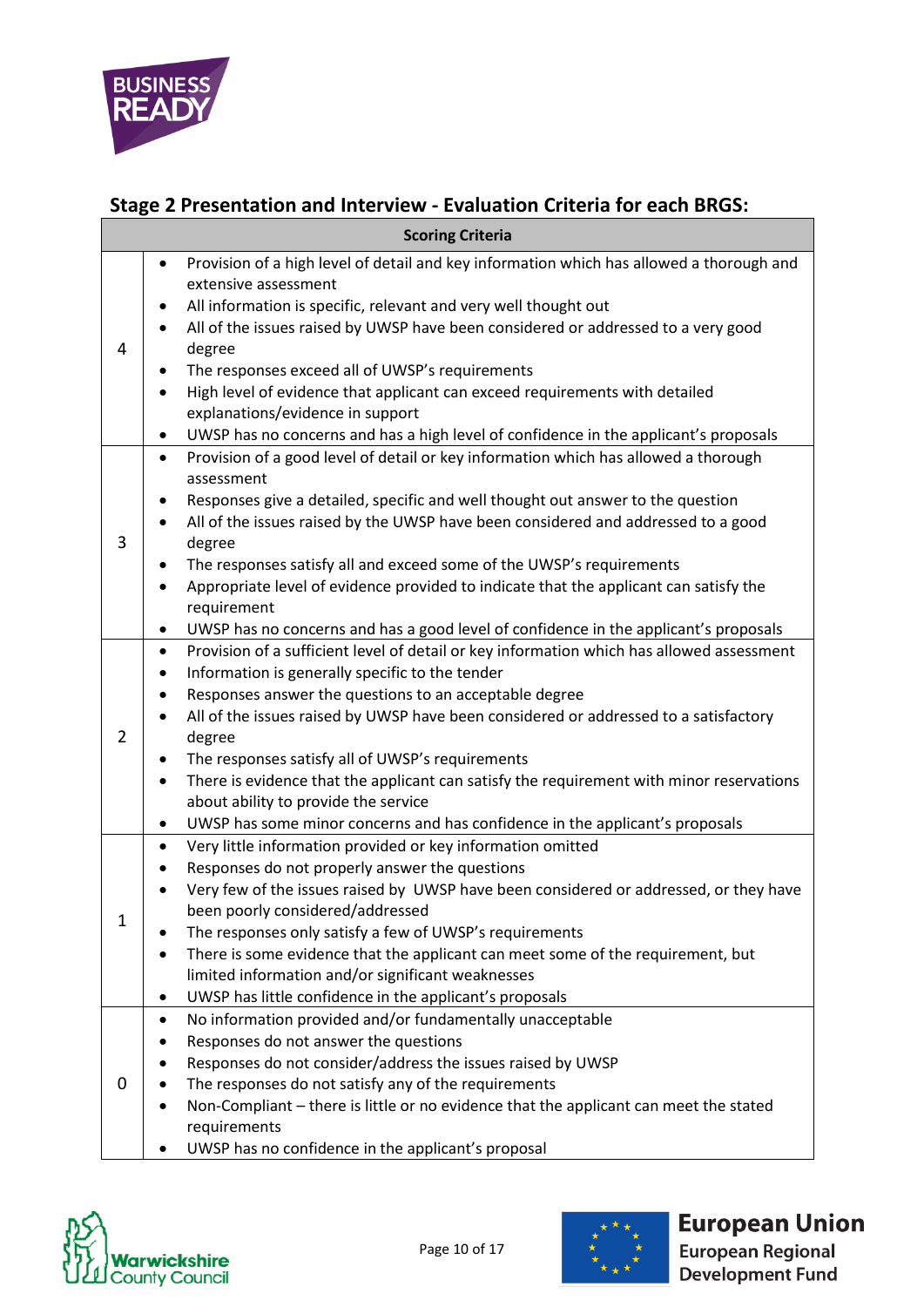

| Stage 1 : Open tender - Evaluation criteria | Weighting |
|---------------------------------------------|-----------|
| Financial and Legal status of supplier      | 10%       |
| Experience with client base                 | 50%       |
| References supplied                         | 10%       |
| Capacity and availability                   | 20%       |
| Fee rates                                   | 10%       |

| Stage 2 : Interview - Evaluation criteria             | Weighting |
|-------------------------------------------------------|-----------|
| Understanding of client base (40%)                    | 40%       |
| Tools, techniques, methods appropriate to client base | 40%       |
| Understanding of funded programmes                    | 10%       |
| Knowledge of wider business support networks          | 10%       |

### **Queries about the procurement**

An information session will be held on 18<sup>th</sup> April to answer questions regarding the programme and the requirements for the pool. Interested applicants are invited to register their interest to attend by email to the address below; further information will be supplied in response.

If you cannot attend this event you may forward any questions you have about the procurement to the same email address.

Any queries or requests for clarification must be submitted in email correspondence to the to the email address [procurementgs@uwsp.co.uk](mailto:procurementgs@uwsp.co.uk) and be received by 25<sup>th</sup> April at 5.00pm

All questions and responses will be made available to all applicants; these will be published on the Business Ready website [www.business-ready.co.uk](http://www.business-ready.co.uk/) in an anonymous form.

In the interests of transparency and fairness UWSP does not accept, and will not respond to any verbal requests for clarification or information outside of the information session.





# **European Union**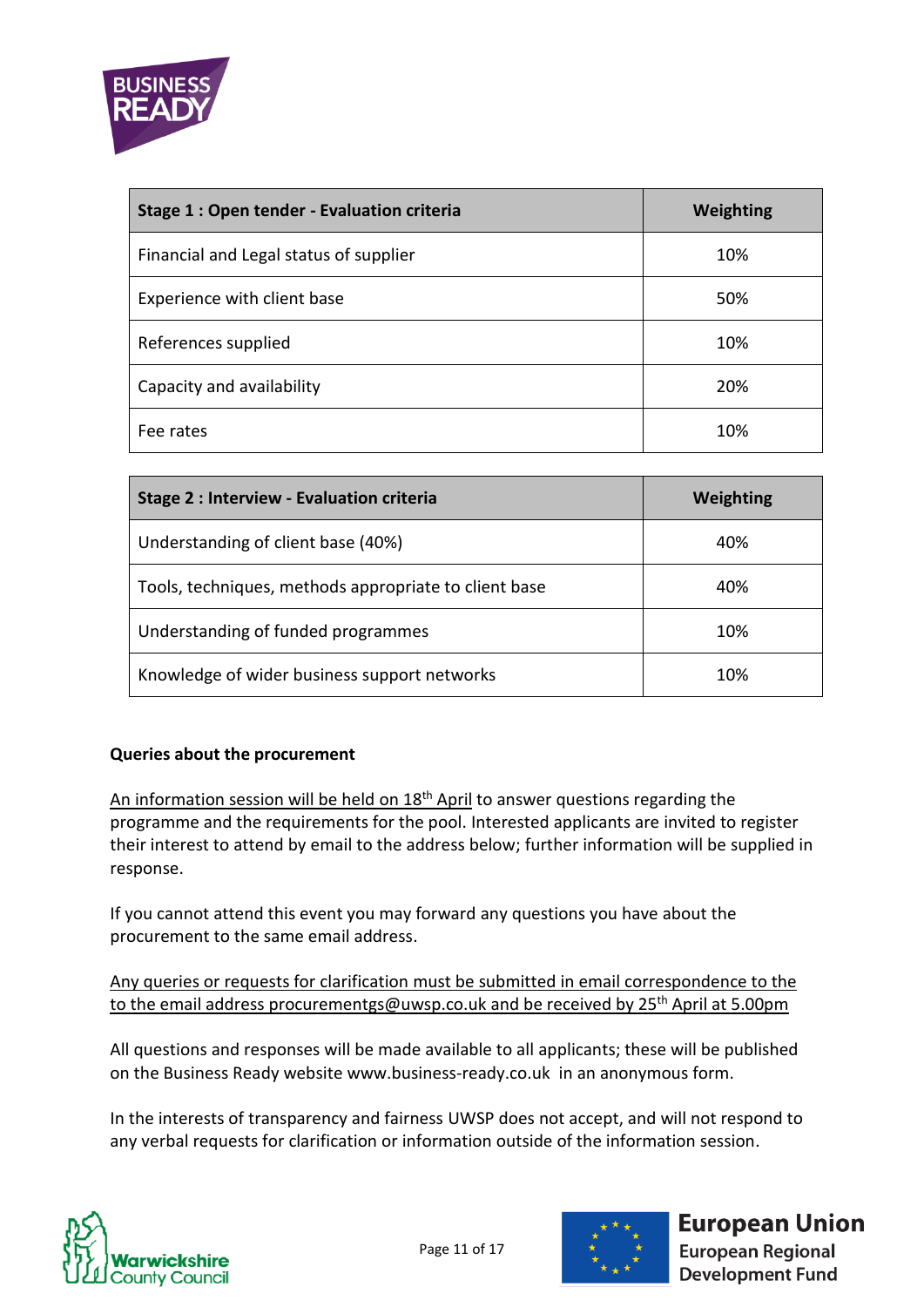

### <span id="page-11-0"></span>**Timetable**

Following is an indicative timetable for those wishing to apply to join the pool:

| Advertise on website                                                                                             | 11 <sup>th</sup> April 2019                                                                                                                                  |
|------------------------------------------------------------------------------------------------------------------|--------------------------------------------------------------------------------------------------------------------------------------------------------------|
| Programme information meeting                                                                                    | 18th April 2019 from 09:00 -13:00                                                                                                                            |
| <b>Warwick Innovation Centre CV34 6UW</b>                                                                        |                                                                                                                                                              |
| Final date for queries                                                                                           | 25 <sup>th</sup> April 2019 17:00                                                                                                                            |
| Closing date for submissions of applications                                                                     | 3rd May 2019 16:00                                                                                                                                           |
| Applicants informed of outcome and, if<br>successful, further details for stage 2<br>presentation/interview sent | $22nd$ May 2019                                                                                                                                              |
| Presentation/interview dates for potential<br>specialists<br>Venture Centre, CV4 7EZ from 09:00 - 17:00          | 10 <sup>th</sup> , 11 <sup>th</sup> , 12 <sup>th</sup> , 13 <sup>th</sup> June (all 2019)                                                                    |
|                                                                                                                  |                                                                                                                                                              |
| Applicants informed of outcome                                                                                   | 28 <sup>th</sup> June 2019                                                                                                                                   |
| Specialist induction meetings<br>2 sessions available - different locations                                      | $2nd$ July 2019 from 09:00 - 13:00<br><b>Binley Innovation Centre CV3 2TX</b><br>$5^{th}$ July 2019 from 09:00 - 13:00<br>Warwick Innovation Centre CV34 6UW |
| Client engagements to commence                                                                                   | <b>July 2019</b>                                                                                                                                             |
| Client recording, impact measurement and<br>publishing of case studies                                           | July 2019 - December 2021                                                                                                                                    |

Page 12 of 17





**European Union European Regional**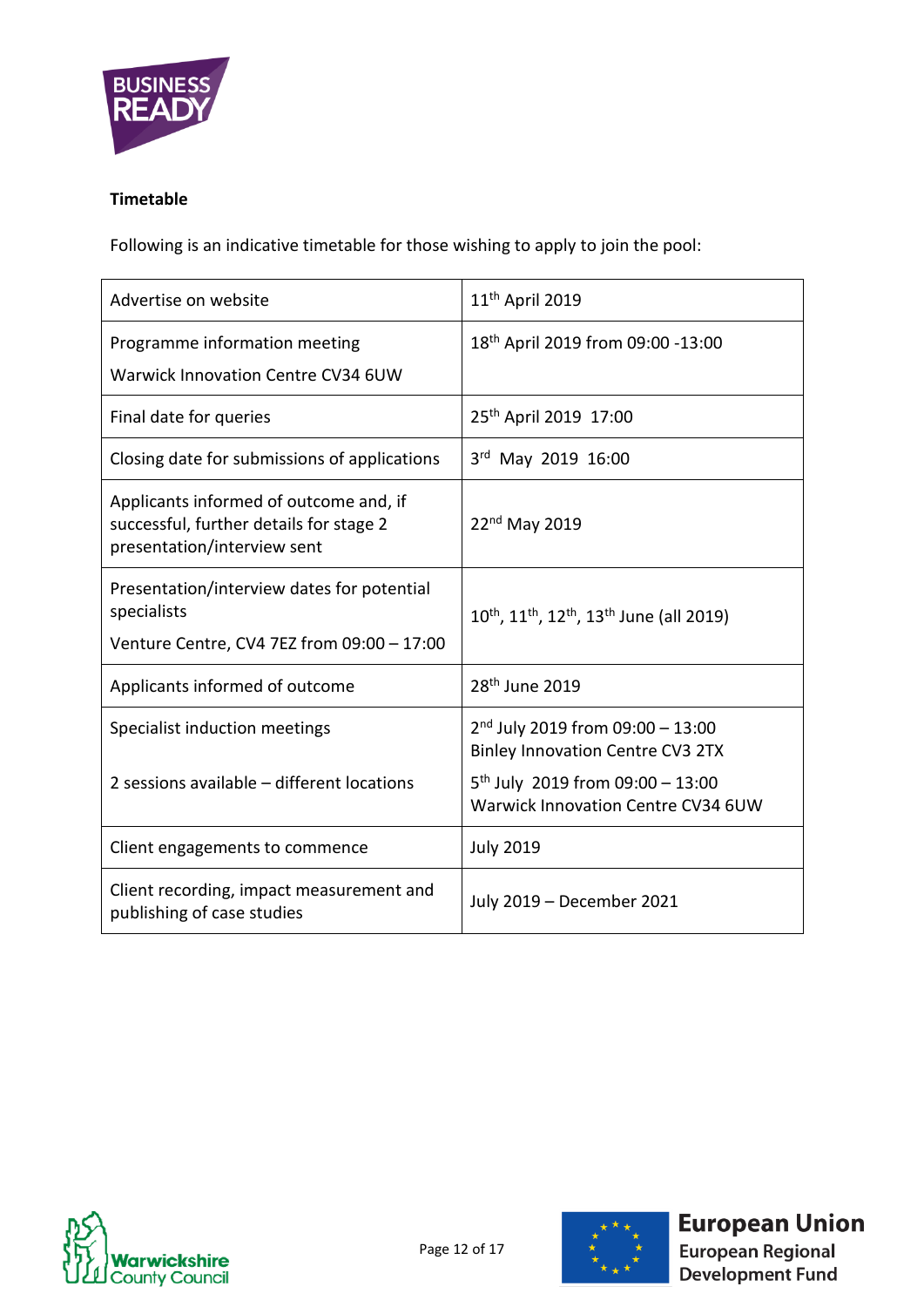

# <span id="page-12-0"></span>**Appendix A – Questionnaire**

## <span id="page-12-1"></span>**A1. Business details**

| Name of the organisation (or individual)<br>in whose name the contract would be<br>agreed:         |  |
|----------------------------------------------------------------------------------------------------|--|
| Principal contact name:                                                                            |  |
| Contact address:                                                                                   |  |
| Telephone number:                                                                                  |  |
| Mobile number:                                                                                     |  |
| E-mail address:                                                                                    |  |
| Company Registration number:                                                                       |  |
| Date of Registration:                                                                              |  |
| Registered address (if different from above):                                                      |  |
| VAT Registration number:                                                                           |  |
| Website address:                                                                                   |  |
| Sole trader or partnership: HMRC UTR<br>(only required where company is<br>unregistered)           |  |
| Does the business offer any additional<br>services which may be appropriate to<br>the client base: |  |
|                                                                                                    |  |





# **European Union**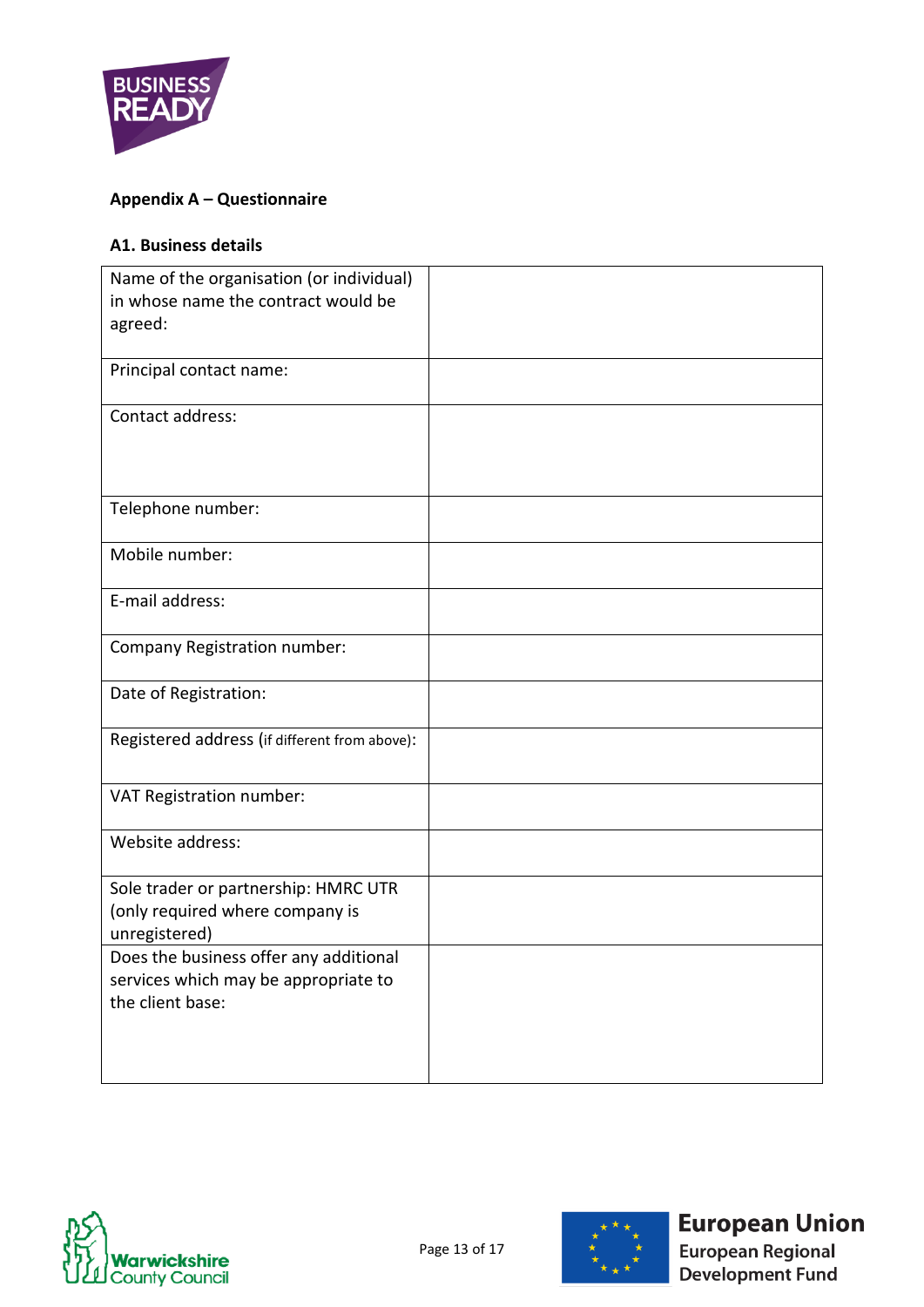

# <span id="page-13-0"></span>**A2. Legal Information**

| Are there any court actions and/ or tribunal hearings outstanding or<br>threatened against your organisation or your sub-contractors?       | NO.       | <b>YES</b> |  |  |
|---------------------------------------------------------------------------------------------------------------------------------------------|-----------|------------|--|--|
| If Yes, please provide details:                                                                                                             |           |            |  |  |
|                                                                                                                                             |           |            |  |  |
|                                                                                                                                             |           |            |  |  |
| Has your organisation or your sub-contractors been involved in any<br>court action and/ or significant tribunals over the last three years? | <b>NO</b> | <b>YES</b> |  |  |
| If Yes, please provide details:                                                                                                             |           |            |  |  |
|                                                                                                                                             |           |            |  |  |
|                                                                                                                                             |           |            |  |  |
| During the last three years, has your organisation had a contract                                                                           |           |            |  |  |
| terminated, failed to complete a contract to timescales, or had                                                                             | <b>NO</b> | <b>YES</b> |  |  |
| financial penalties imposed as a result of failure to meet deliverables.                                                                    |           |            |  |  |
| If Yes, please provide details:                                                                                                             |           |            |  |  |
|                                                                                                                                             |           |            |  |  |
|                                                                                                                                             |           |            |  |  |
| Have you or any of your employees or subcontractors been convicted of                                                                       |           |            |  |  |
| any of the following legal offences:                                                                                                        |           |            |  |  |
| <b>YES</b><br><b>NO</b><br>participation in a criminal organisation;<br>$\bullet$                                                           |           |            |  |  |
| corruption;<br>$\bullet$                                                                                                                    | <b>NO</b> | <b>YES</b> |  |  |
| fraud;<br>$\bullet$                                                                                                                         | <b>NO</b> | <b>YES</b> |  |  |
| terrorism;<br>$\bullet$                                                                                                                     | <b>NO</b> | <b>YES</b> |  |  |
| money laundering;<br>$\bullet$                                                                                                              | <b>NO</b> | <b>YES</b> |  |  |
| child labour or human trafficking.<br>$\bullet$                                                                                             | <b>NO</b> | <b>YES</b> |  |  |
| non-payment of taxes and social security contributions<br>$\bullet$                                                                         | <b>NO</b> | <b>YES</b> |  |  |
| If Yes, please provide details:                                                                                                             |           |            |  |  |
|                                                                                                                                             |           |            |  |  |
|                                                                                                                                             |           |            |  |  |
|                                                                                                                                             |           |            |  |  |

<span id="page-13-1"></span>



# **European Union**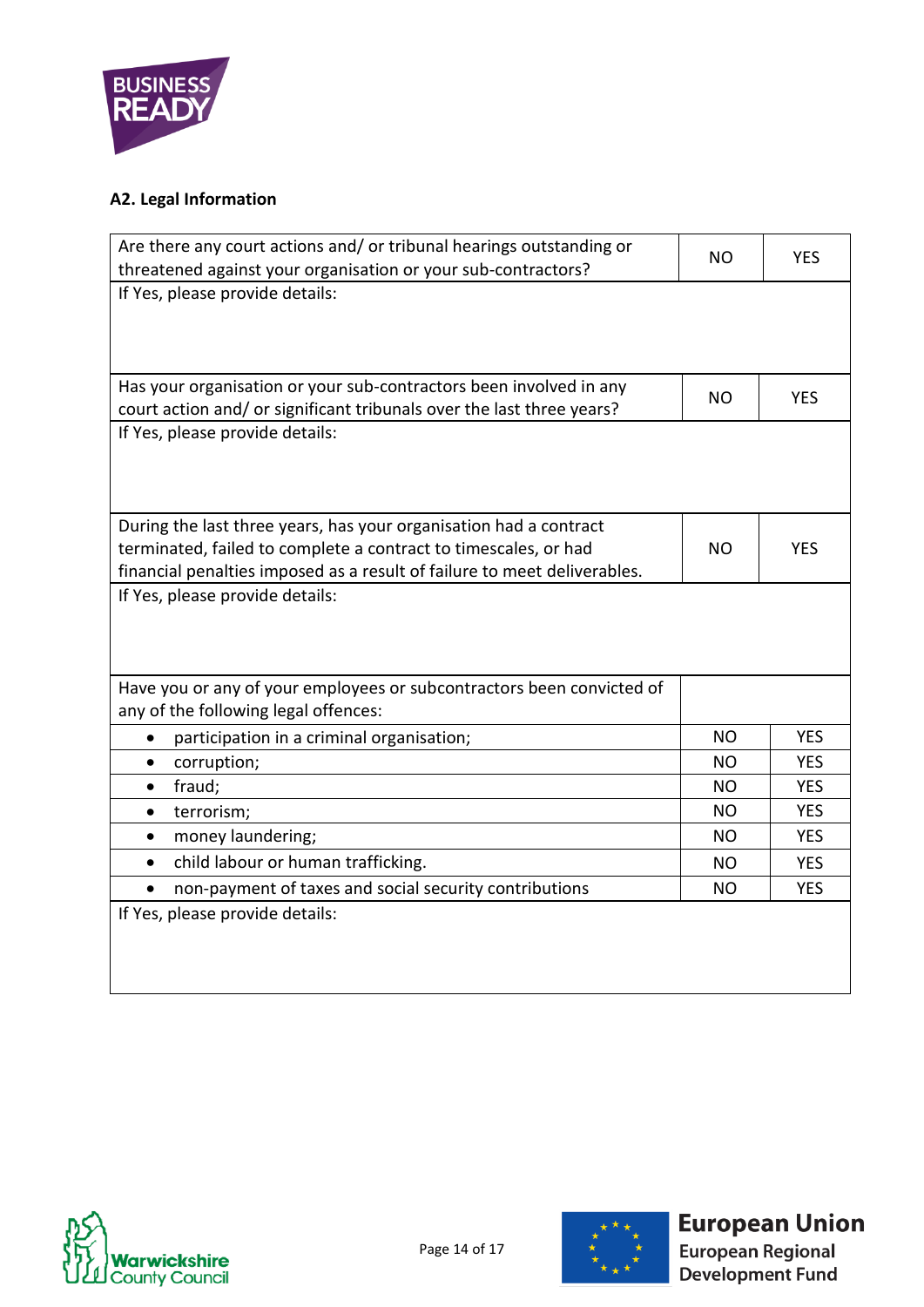

### **A3. Financial Information**

| What was your turnover in the last<br>two years?                                                                                       | $f$ for year ending $\vert f$ f for year ending<br>// | // |  |
|----------------------------------------------------------------------------------------------------------------------------------------|-------------------------------------------------------|----|--|
| Has your organisation or your subcontractors met all of its<br>NO.<br>obligations to pay its creditors and staff during the past year? |                                                       |    |  |
| If "No" please explain why not?                                                                                                        |                                                       |    |  |

### <span id="page-14-0"></span>**A4. Equal Opportunities**

Pass/Fail question – applicant must answer 'Yes' to pass

| Can you confirm that your organisation fully complies with the Equality |           |     |
|-------------------------------------------------------------------------|-----------|-----|
| Act 2010?                                                               | <b>NO</b> | YES |

### <span id="page-14-1"></span>**A5. Insurance**

Pass/Fail question – applicant must have appropriate insurance in place, or confirm that it will be in place before contracting commences.

If currently available please provide copies of your public liability, employer's liability and professional indemnity insurance. If currently unavailable please confirm this will be in place prior to contracting; applicants will be unable to commence any work until copies have been provided.

|              | Please provide details of your organisation's insurance protection. |                |             |                    |                   |            |
|--------------|---------------------------------------------------------------------|----------------|-------------|--------------------|-------------------|------------|
|              | Please note the minimum requirements stated on page 6.              |                |             |                    |                   |            |
| Policy       |                                                                     |                |             | Will have in place |                   |            |
|              | number                                                              | <b>Insurer</b> | Expiry date | Limit $(f)$        | prior to contract |            |
| Public       |                                                                     |                |             |                    |                   |            |
| liability    |                                                                     |                |             |                    | NO                | <b>YES</b> |
| Employers    |                                                                     |                |             |                    |                   |            |
| liability    |                                                                     |                |             |                    | NO                | <b>YES</b> |
| Professional |                                                                     |                |             |                    |                   | <b>YES</b> |
| Indemnity    |                                                                     |                |             |                    | NO                |            |

<span id="page-14-2"></span>



# **European Union**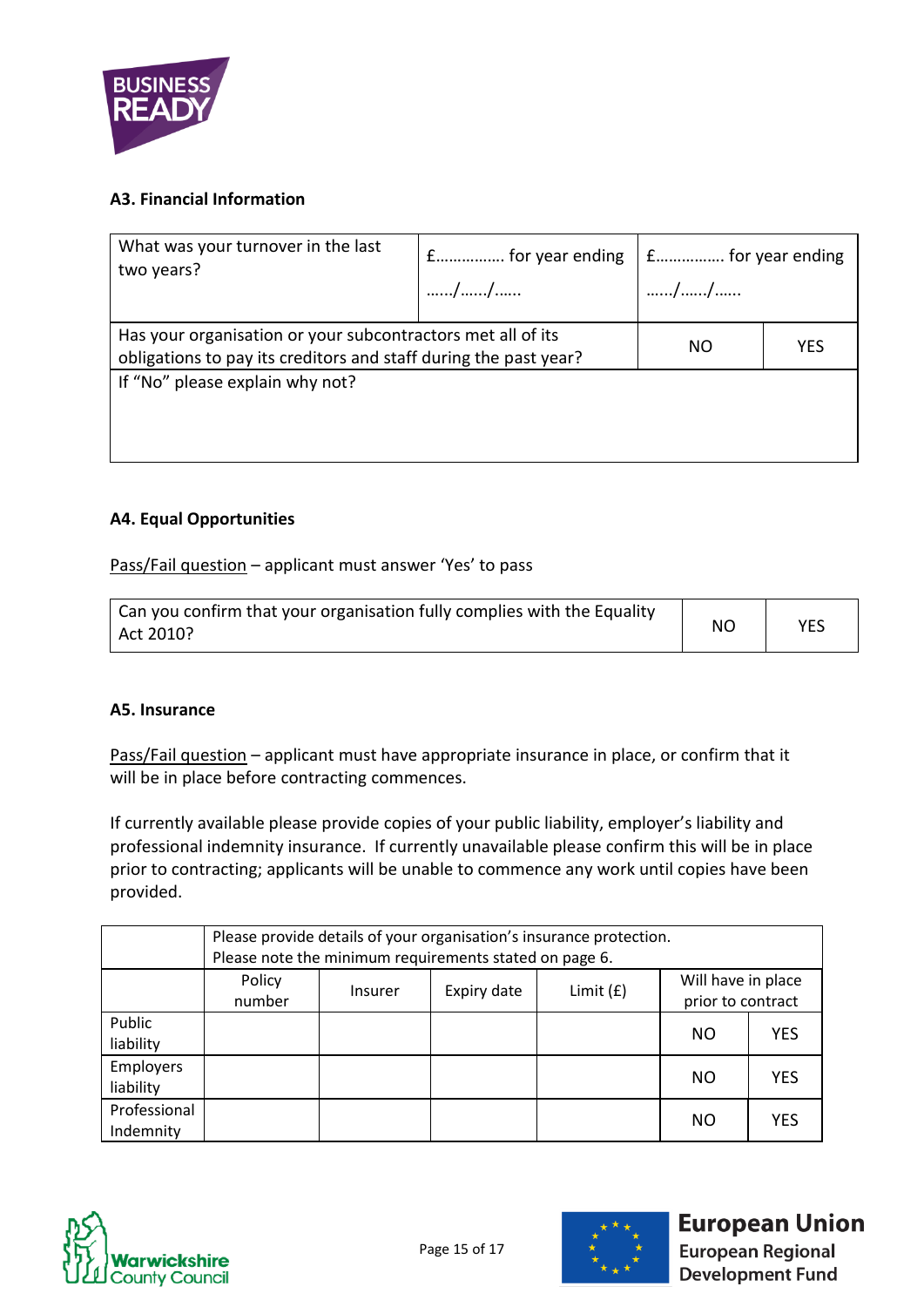

### **A6. Pricing Schedule**

It is mandatory to complete the table below. Failure to complete this question or making a bid in excess of £70.00, the highest rate permissible under this contract, will result in disqualification from consideration.

Fees are scored with a weighting of 10%.

The lowest cost bid will be given the maximum percentage weighting for the cost element (10%). All other bids will be evaluated against the lowest cost bid on a pro-rata basis.

The formula that will be used to do the evaluation is: -

## (Lowest bid price/Applicant bid price) x 10

| Fees for specialist services<br>(hourly rate) |  |
|-----------------------------------------------|--|
|-----------------------------------------------|--|

This fee element shall include the cost of all labour, equipment, materials and travel.

All Prices submitted must be **exclusive of VAT**

Signed ………………………………………………….………..

On behalf of …………………………………………………………….

Date ………………………………………………….………..





# **European Union**